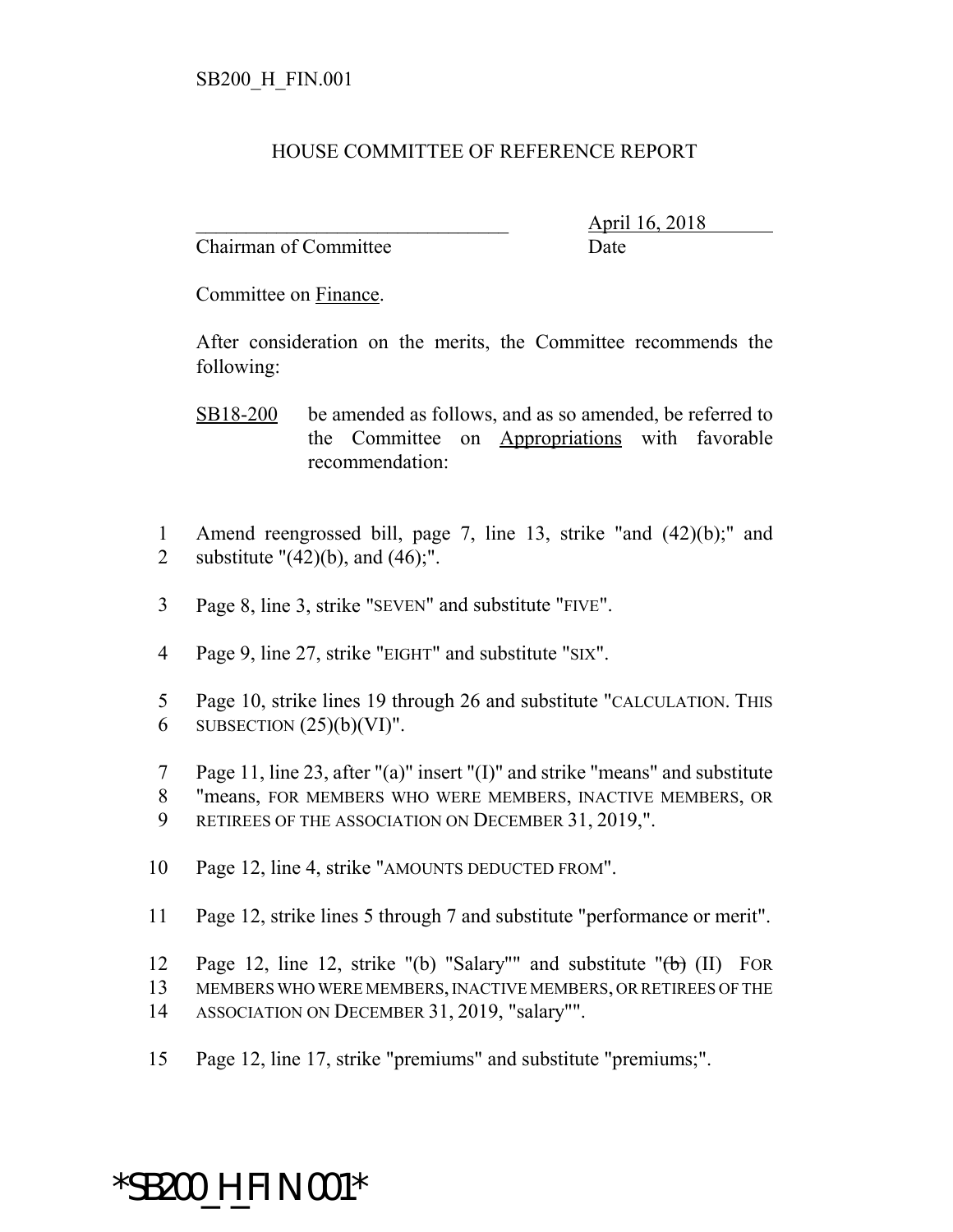Page 12, strike line 18 and substitute "dependent care assistance; reimbursement for".

Page 12, after line 25 insert:

 "(b) (I) "SALARY" MEANS, FOR MEMBERS WHO WERE NOT MEMBERS, INACTIVE MEMBERS, OR RETIREES OF THE ASSOCIATION ON JUNE 30, 2019, COMPENSATION FOR SERVICES RENDERED TO AN EMPLOYER AND INCLUDES: REGULAR SALARY OR PAY; ANY PAY FOR ADMINISTRATIVE, SABBATICAL, ANNUAL, SICK, VACATION, OR PERSONAL LEAVE AND COMPENSATION FOR UNUSED LEAVE CONVERTED TO CASH PAYMENTS; PAY FOR COMPENSATORY TIME OR HOLIDAYS; PAYMENTS BY AN EMPLOYER FROM GRANTS; AMOUNTS DEDUCTED FROM PAY PURSUANT TO TAX-SHELTERED SAVINGS OR RETIREMENT PROGRAMS; AMOUNTS 13 DEDUCTED FROM PAY FOR A HEALTH SAVINGS ACCOUNT AS DEFINED IN 26 U.S.C. SEC. 223, AS AMENDED, OR ANY OTHER TYPE OF RETIREMENT HEALTH SAVINGS ACCOUNT PROGRAM; AMOUNTS DEDUCTED FROM PAY PURSUANT TO A CAFETERIA PLAN AS DEFINED IN 26 U.S.C. SEC. 125, AS AMENDED; A QUALIFIED TRANSPORTATION FRINGE BENEFIT PLAN AS DEFINED IN 26 U.S.C. SEC. 132, AS AMENDED; PERFORMANCE OR MERIT PAYMENTS, IF APPROVED BY THE BOARD; SPECIAL PAY FOR WORK-RELATED 20 INJURIES PAID BY THE EMPLOYER PRIOR TO TERMINATION OF MEMBERSHIP; AND RETROACTIVE SALARY PAYMENTS PURSUANT TO COURT ORDERS, ARBITRATION AWARDS, OR LITIGATION AND GRIEVANCE SETTLEMENTS.

 (II) FOR MEMBERS WHO WERE NOT MEMBERS, INACTIVE MEMBERS, OR RETIREES OF THE ASSOCIATION ON JUNE 30, 2019,"SALARY" DOES NOT INCLUDE: COMMISSIONS; COMPENSATION FOR UNUSED SICK, ANNUAL, VACATION, ADMINISTRATIVE, OR OTHER ACCUMULATED PAID LEAVE CONTRIBUTED TO A HEALTH SAVINGS ACCOUNT AS DEFINED IN 26 U.S.C. SEC. 223, AS AMENDED, OR A RETIREMENT HEALTH SAVINGS PROGRAM; HOUSING ALLOWANCES; UNIFORM ALLOWANCES; AUTOMOBILE USAGE; INSURANCE PREMIUMS PAID BY EMPLOYERS; REIMBURSEMENT FOR EXPENSES INCURRED; TUITION OR ANY OTHER FRINGE BENEFITS, REGARDLESS OF FEDERAL TAXATION; BONUSES FOR SERVICES NOT ACTUALLY RENDERED, INCLUDING, BUT NOT LIMITED TO, EARLY RETIREMENT INDUCEMENTS, CHRISTMAS BONUSES, CASH AWARDS, HONORARIUMS AND SEVERANCE PAY, DAMAGES, EXCEPT FOR RETROACTIVE SALARY PAYMENTS PAID PURSUANT TO COURT ORDERS OR ARBITRATION AWARDS OR LITIGATION AND GRIEVANCE SETTLEMENTS, OR PAYMENTS BEYOND THE DATE OF A MEMBER'S DEATH.

#### **\*SB200\_H\_FIN.001\*** -2-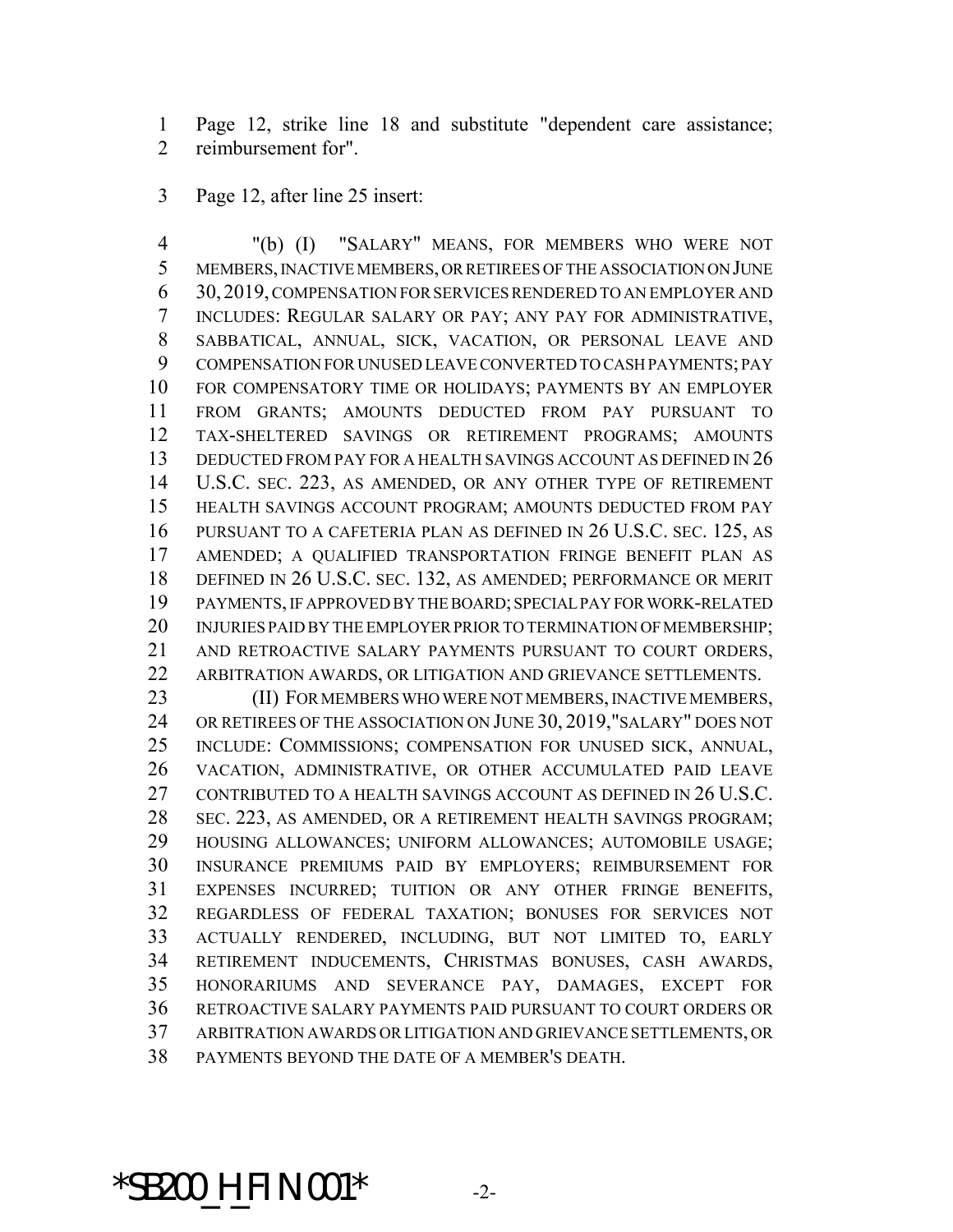(46) "State trooper" means an employee of the Colorado state patrol, Colorado bureau of investigation, or successors to these agencies, who is vested with the powers of peace officers as provided for in section 4 24-33.5-409. IN ADDITION, FOR MEMBERS WHO WERE NOT MEMBERS, INACTIVE MEMBERS, OR RETIREES ON DECEMBER 31, 2019, "STATE TROOPER" INCLUDES A COUNTY SHERIFF, UNDERSHERIFF, DEPUTY SHERIFF, NONCERTIFIED DEPUTY SHERIFF, OR DETENTION OFFICER HIRED BY A LOCAL GOVERNMENT DIVISION EMPLOYER ON OR AFTER JANUARY 1,2020, AND A CORRECTIONS OFFICER CLASSIFIED AS I THROUGH IV HIRED BY A STATE DIVISION EMPLOYER ON OR AFTER JANUARY 1, 2020.

 **SECTION 3.** In Colorado Revised Statutes, **add** 24-51-221 as follows:

 **24-51-221. Information provided to employer - salary definition.** AN EMPLOYER MAY REQUEST INFORMATION FROM THE ASSOCIATION TO DETERMINE WHETHER TO USE "SALARY" AS DEFINED IN SECTION 24-51-101 (42)(a) OR AS DEFINED IN SECTION 24-51-101 (42)(b), WHEN THE EMPLOYER HIRES AN EMPLOYEE WHO IS A CURRENT MEMBER OR RETIREE OF THE ASSOCIATION. THE ASSOCIATION SHALL PROVIDE SUCH INFORMATION TO THE EMPLOYER UPON REQUEST.".

- Renumber succeeding sections accordingly.
- Page 18, line 10, strike "(I)".
- Page 19, strike lines 3 through 27.
- Strike page 20.
- Page 21, strike lines 1 through 14.
- Page 22, lines 6 and 7, strike "24-51-413 and 24-51-414" and substitute "24-51-413, 24-51-414, and 24-51-415".
- Page 22, line 14, after "24-51-411," insert "AND THE AMOUNT THE ASSOCIATION RECEIVES PURSUANT TO SECTION 24-51-415,".
- Page 22, line 26, strike "JANUARY 1, 2020, AND EVERY YEAR" and substitute "JULY 1, 2019, AND EACH JULY 1".
- Page 22, line 27, strike "MEMBER CONTRIBUTION RATES" and substitute
- "EMPLOYER CONTRIBUTION RATES, MEMBER CONTRIBUTION RATES,".

### **\*SB200\_H\_FIN.001\*** 3-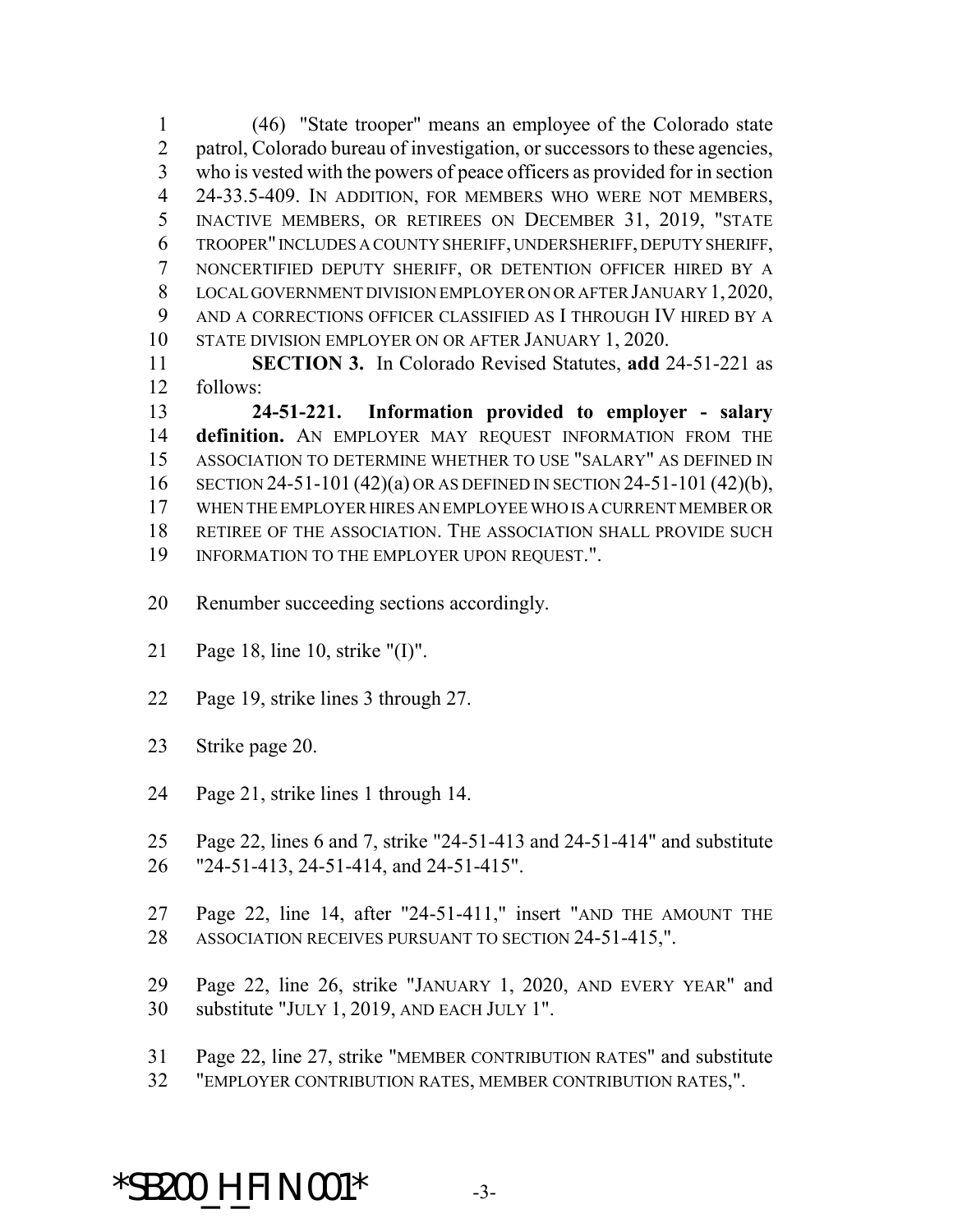- Page 23, line 11, strike "AND".
- Page 23, strike line 12 and substitute:

 "(b) THE EMPLOYER CONTRIBUTION RATE WILL BE INCREASED BY UP TO ONE-HALF OF ONE PERCENT, BUT AT NO TIME WILL THE EMPLOYER CONTRIBUTION RATE BE INCREASED TO EXCEED THE EMPLOYER CONTRIBUTION RATES UNDER SECTION 24-51-401 (1.7)(a), PLUS TWO PERCENT; AND".

- Reletter succeeding paragraph accordingly.
- 9 Page 23, line 16, strike " $(1.7)(a)(V)$ ," and substitute " $(1.7)(a)$ ,".

 Page 23, line 20, strike "BETWEEN THE ANNUAL INCREASES" and substitute "AMONG THE ANNUAL INCREASES, THE EMPLOYER CONTRIBUTIONS,".

- 12 Page 24, lines 2 and 3, strike " $(3)(a)$  AND  $(3)(b)$ " and substitute " $(3)(a)$ , 13 (3)(b), AND  $(3)(c)$ ".
- Page 24, line 4, strike "EITHER OF THE TWO" and substitute "ANY ONE OF THE THREE".
- Page 24, line 8, strike "COMPONENT" and substitute "TWO COMPONENTS".
- Page 24, line 24, strike "AND".
- Page 24, strike line 25 and substitute:

 "(b) THE EMPLOYER CONTRIBUTION RATE WILL BE REDUCED BY UP TO ONE-HALF OF ONE PERCENT, BUT AT NO TIME WILL THE EMPLOYER CONTRIBUTION RATE BE LESS THAN THE EMPLOYER CONTRIBUTION RATES UNDER SECTION 24-51-401 (1.7)(a); AND".

- Reletter succeeding paragraph accordingly.
- 24 Page 25, line 2, strike " $(1.7)(a)$ (I)" and substitute " $(1.7)(a)$ ".
- Page 25, line 5, strike "BETWEEN THE ANNUAL INCREASES" and substitute
- "AMONG THE ANNUAL INCREASES, THE EMPLOYER CONTRIBUTIONS,".

## **\*SB200\_H\_FIN.001\*** -4-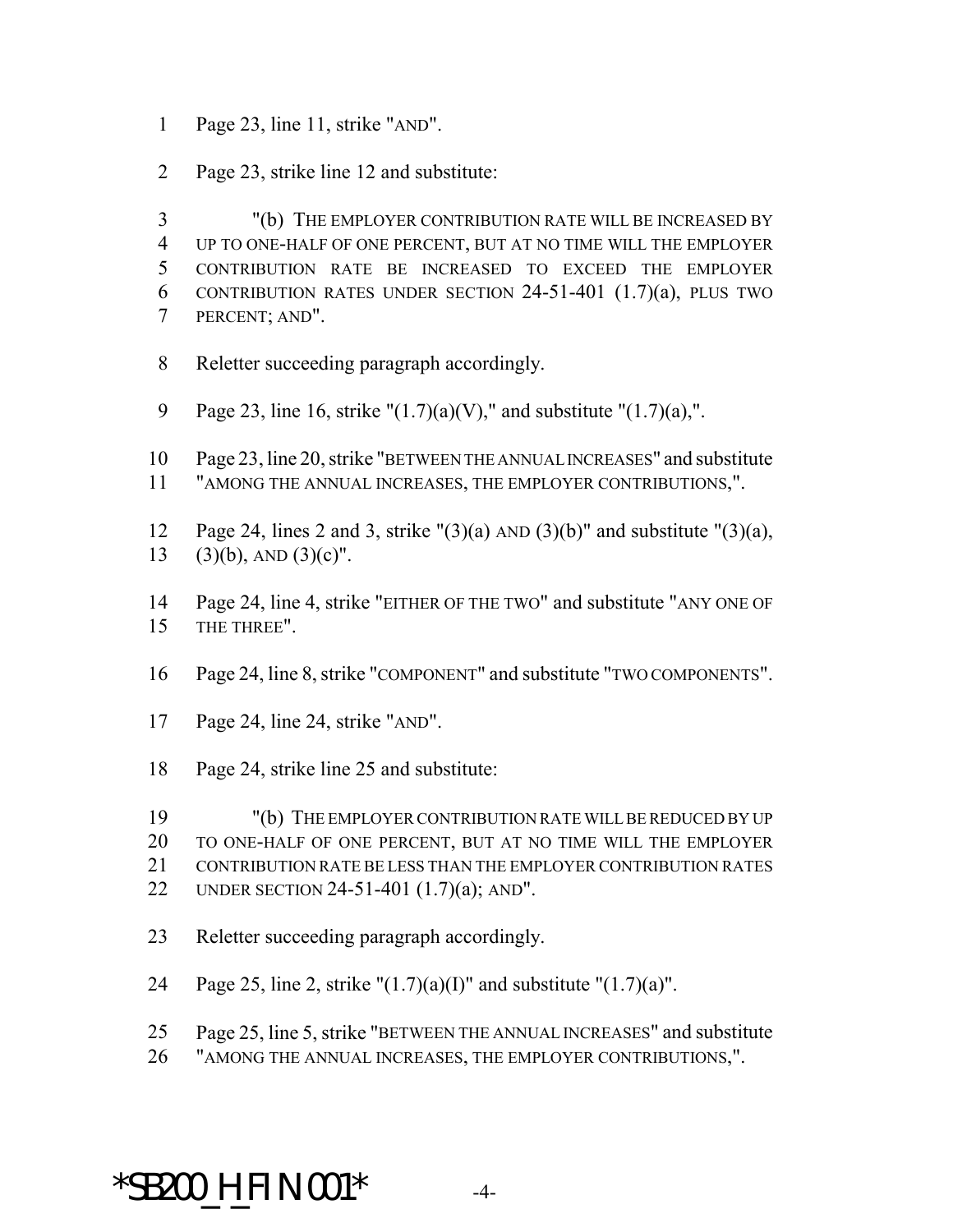- 1 Page 25, line 15, strike " $(6)(a)$  AND  $(6)(b)$ " and substitute " $(6)(a)$ ,  $(6)(b)$ ,
- 2 AND  $(6)(c)$ ".
- Page 25, line 20, strike "JANUARY 1" and substitute "JULY 1".
- Page 25, line 22, after "INCREASES." add "THE FIRST ADJUSTMENT
- PURSUANT TO THIS SECTION SHALL NOT OCCUR BEFORE JULY 1, 2020.".
- Page 25, strike lines 23 through 27.
- Strike pages 26 and 27.
- Page 28, strike lines 1 through 23 and substitute:

 "**24-51-415. Direct distribution.** (1) ON JULY 1,2018, THE STATE TREASURER SHALL ISSUE A WARRANT TO THE ASSOCIATION IN AN AMOUNT EQUAL TO TWO HUNDRED TWENTY-FIVE MILLION DOLLARS.SUCH AMOUNT 12 SHALL BE PAID TO THE ASSOCIATION FROM THE GENERAL FUND. ON JULY 1, 2019, THE STATE TREASURER SHALL ISSUE A WARRANT TO THE ASSOCIATION IN AN AMOUNT EQUAL TO TWO HUNDRED FIFTY-FIVE MILLION SIX HUNDRED SIX THOUSAND DOLLARS. SUCH AMOUNT SHALL BE PAID TO THE ASSOCIATION FROM THE GENERAL FUND OR FROM ANY OTHER FUND. ON JULY 1, 2020, AND ON JULY 1 EACH YEAR THEREAFTER UNTIL THERE ARE NO UNFUNDED ACTUARIAL ACCRUED LIABILITIES OF ANY DIVISION OF THE ASSOCIATION THAT RECEIVES THE DISTRIBUTION PURSUANT TO THIS 20 SUBSECTION (1), THE STATE TREASURER SHALL ISSUE A WARRANT TO THE ASSOCIATION IN AN AMOUNT EQUAL TO THREE PERCENT OF THE ASSOCIATION'S MOST CURRENT AUDITED PAYROLL; EXCEPT THAT THE ASSOCIATION'S MOST CURRENT AUDITED PAYROLL SHALL NOT INCLUDE PAYROLL FOR THE LOCAL GOVERNMENT DIVISION OF THE ASSOCIATION. SUCH AMOUNT SHALL BE PAID TO THE ASSOCIATION FROM THE GENERAL FUND OR FROM ANY OTHER FUND.

27 (2) THE DISTRIBUTION PURSUANT TO SUBSECTION (1) OF THIS SECTION SHALL END WHEN THERE ARE NO UNFUNDED ACTUARIAL ACCRUED LIABILITIES OF ANY DIVISION OF THE ASSOCIATION THAT RECEIVES SUCH DISTRIBUTION. BY SEPTEMBER 1, 2019, AND BY SEPTEMBER 1 OF EACH YEAR THEREAFTER, UNTIL THE DISTRIBUTION PURSUANT TO SUBSECTION (1) OF THIS SECTION IS NO LONGER REQUIRED, THE BOARD SHALL DETERMINE WHETHER THE SUM OF THE EMPLOYER AND MEMBER CONTRIBUTIONS PURSUANT TO SECTION 24-51-401 (1.7)(a), THE CONTRIBUTIONS PURSUANT TO SECTION 24-51-411, AND THE DISTRIBUTION PURSUANT TO SUBSECTION (1) OF THIS SECTION, IS GREATER THAN THE

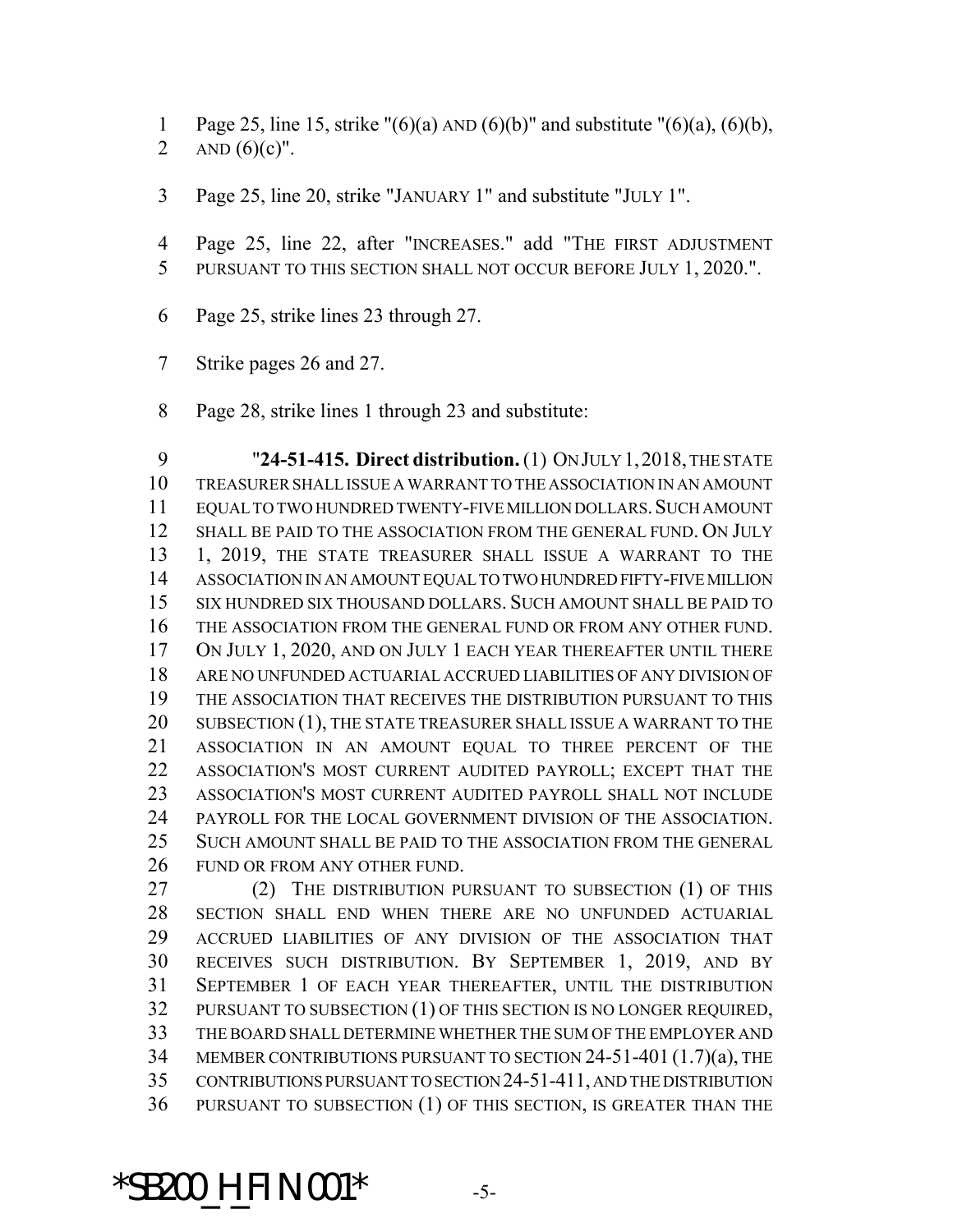AMOUNT NECESSARY TO ELIMINATE THE UNFUNDED ACTUARIAL ACCRUED LIABILITY OF EACH DIVISION OF THE ASSOCIATION THAT RECEIVES THE DISTRIBUTION IN THE NEXT FISCAL YEAR.IF THE BOARD DETERMINES THAT 4 THE TOTAL AMOUNT OF THE DISTRIBUTION PURSUANT TO SUBSECTION (1) OF THIS SECTION WILL NOT BE REQUIRED TO ELIMINATE THE UNFUNDED ACTUARIAL ACCRUED LIABILITY OF EACH DIVISION OF THE ASSOCIATION THAT RECEIVES THE DISTRIBUTION, THE BOARD SHALL NOTIFY THE OFFICE OF STATE PLANNING AND BUDGETING AND THE JOINT BUDGET COMMITTEE OF THE GENERAL ASSEMBLY BY SEPTEMBER 1 OF THE APPLICABLE YEAR. (3) THE ASSOCIATION SHALL ALLOCATE THE DIRECT DISTRIBUTION TO THE TRUST FUNDS OF EACH DIVISION OF THE ASSOCIATION AS IT WOULD AN EMPLOYER CONTRIBUTION, IN A MANNER THAT IS PROPORTIONATE TO

 THE ANNUAL PAYROLL OF EACH DIVISION AS REPORTED TO THE ASSOCIATION; EXCEPT THAT THE ASSOCIATION SHALL NOT ALLOCATE ANY PORTION OF THE DIRECT DISTRIBUTION AMOUNT TO THE LOCAL GOVERNMENT DIVISION OF THE ASSOCIATION.

 (4) MONEY DISTRIBUTED TO THE ASSOCIATION PURSUANT TO SUBSECTION (1) OF THIS SECTION SHALL BE INCLUDED FOR INFORMATIONAL PURPOSES IN THE ANNUAL GENERAL APPROPRIATION BILL OR IN SUPPLEMENTAL APPROPRIATION BILLS FOR THE PURPOSE OF COMPLYING WITH THE LIMITATION ON STATE FISCAL YEAR SPENDING IMPOSED BY SECTION 20 OF ARTICLE X OF THE STATE CONSTITUTION AND SECTION 24-77-103.".

- Renumber succeeding sections accordingly.
- Page 30, line 17, strike "65" and substitute "60".

 Page 43, strike lines 1 through 4 and substitute "WITH A SERVICE RETIREMENT BENEFIT PURSUANT TO SECTION 24-51-602, OR RETIRED WITH A REDUCED SERVICE RETIREMENT BENEFIT PURSUANT TO SECTION 24-51-604 BUT HAS,".

- Page 43, line 5, strike "SIXTY-FIVE;" and substitute "SIXTY;".
- Page 43, strike line 8 and substitute "WITH A SERVICE RETIREMENT BENEFIT PURSUANT TO SECTION 24-51-602, OR RETIRED WITH A".
- Page 46, strike lines 4 through 27.

Strike page 47.

# **\*SB200\_H\_FIN.001\*** -6-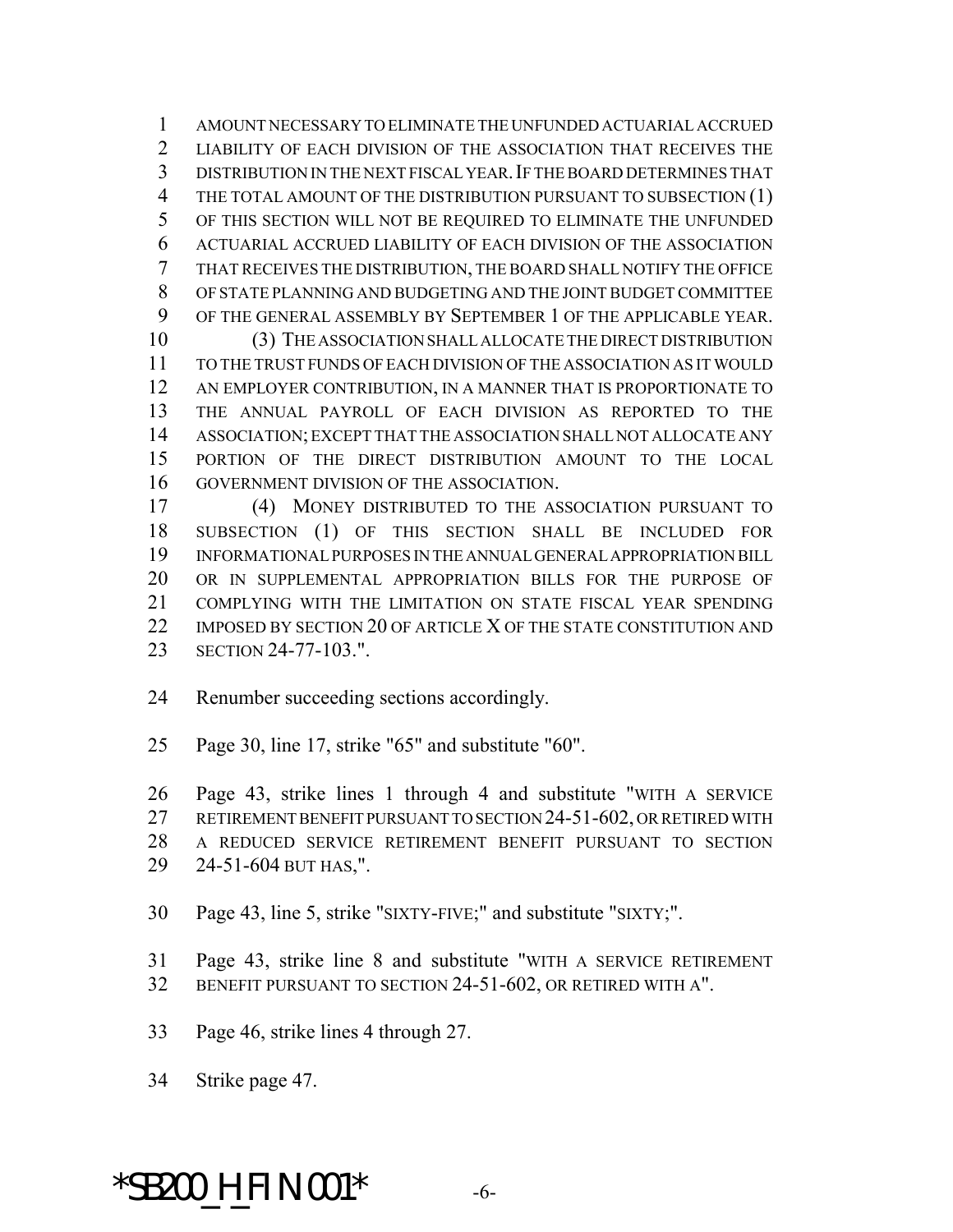- Page 48, strike lines 1 and 2.
- Renumber succeeding sections accordingly.
- 3 Page 48, line 27, strike " $(1.7)(a)$ (I)." and substitute " $(1.7)(a)$ .".
- 4 Page 49, line 1, strike " $(1.7)(a)$ (I)" and substitute " $(1.7)(a)$ ".
- Page 50, strike lines 13 through 27.
- Strike pages 51 through 55.
- Page 56, strike lines 1 through 9 and substitute:

 "**SECTION 22.** In Colorado Revised Statutes, **add with amended and relocated provisions** article 51.5 to title 24 as follows: **ARTICLE 51.1**

#### **Pension Review Commission**

 **24-51.1-101. [Formerly 31-31-1001.] Pension review commission.** (1) (a) There is hereby created the police officers' and 14 firefighters' pension reform REVIEW commission to be comprised of five senators appointed by the president of the senate and ten representatives appointed by the speaker of the house of representatives. The party representation shall be in proportion generally to the relative number of members of the two major political parties in each chamber. The chair shall be designated by the speaker of the house of representatives in odd-numbered years and by the president of the senate in even-numbered years. The vice-chair shall be appointed by the speaker of the house of representatives in even-numbered years and by the president of the senate in odd-numbered years. Members of the commission shall receive the same per diem allowance authorized for other members of the general assembly serving on interim study committees and actual expenses for participation in meetings of the commission. Staff services for the commission shall be furnished by the state auditor's office, the legislative council, and the office of legislative legal services. The state auditor, with the approval of the commission, may contract for services deemed 30 necessary for the implementation of this part ARTICLE 51.1.

 (b) The terms of the members appointed by the speaker of the house of representatives and the president of the senate and who are serving on March 22, 2007, shall be extended to and expire on or shall terminate on the convening date of the first regular session of the sixty-seventh general assembly. As soon as practicable after such

#### **\*SB200\_H\_FIN.001\*** -7-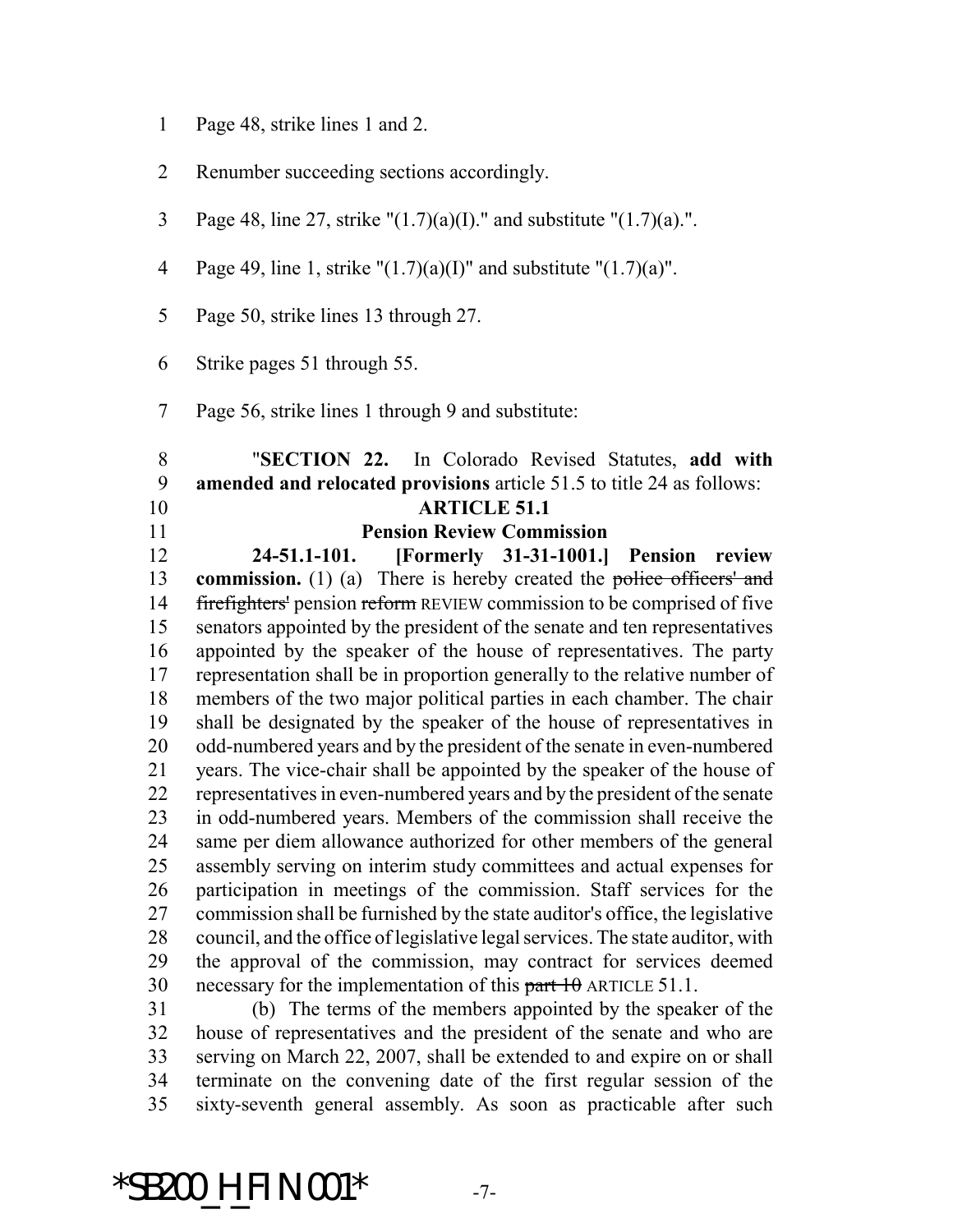convening date, the speaker and the president shall appoint or reappoint 2 members in the same manner as provided in paragraph (a) of this 3 subsection  $(1)$  SUBSECTION  $(1)(a)$  OF THIS SECTION. Thereafter, the terms of members appointed or reappointed by the speaker and the president shall expire on the convening date of the first regular session of each general assembly, and all subsequent appointments and reappointments by the speaker and the president shall be made as soon as practicable after such convening date. The person making the original appointment or reappointment shall fill any vacancy by appointment for the remainder of an unexpired term. Members appointed or reappointed by the speaker and the president shall serve at the pleasure of the appointing authority and shall continue in office until the member's successor is appointed.

 (2) The commission shall study and develop proposed legislation relating to funding of police officers' and firefighters' pensions in this state and benefit designs of such pension plans. IN ADDITION, THE COMMISSION SHALL STUDY AND DEVELOP PROPOSED LEGISLATION RELATING TO THE PUBLIC EMPLOYEES' RETIREMENT ASSOCIATION AS SPECIFIED IN SUBSECTION (3) OF THIS SECTION. The commission study shall include a review of, and the proposed legislation may include, among other subjects, the following, AS APPLICABLE:

21 (a) Normal retirement age; and compulsory retirement;

- (b) Payment of benefits prior to normal retirement age;
- (c) Service requirements for eligibility;
- 24 (d) Rate of accrual of benefits;
- (e) Disability benefits;
- (f) Survivors' benefits;
- (g) Vesting of benefits;
- 28 (h) Employee AND EMPLOYER contributions;
- (i) Postretirement increases;
- (j) Creation of an administrative board;
- (k) Creation of a consolidated statewide system;
- 32 (1) Distribution of state funds;
- 33  $(m)$  (l) Coordination of benefits with other programs;
- (m) The volunteer firefighter pension system;
- (o) (n) The provisions of this article and article 30.5 of this title ARTICLES 30, 30.5 AND 31 OF TITLE 31;
- (p) (o) THE PROVISIONS OF ARTICLE 51 OF THIS TITLE 24; and
- (p) The necessity of continuing the direct to the public employees'
- retirement association pursuant to section 24-51-415.
- $40 \qquad \qquad (3) \text{ Repeated.}$
- (3) AFTER THE PUBLIC EMPLOYEES' RETIREMENT ASSOCIATION SUBMITS ITS ANNUAL ACTUARIAL VALUATION TO THE LEGISLATIVE AUDIT